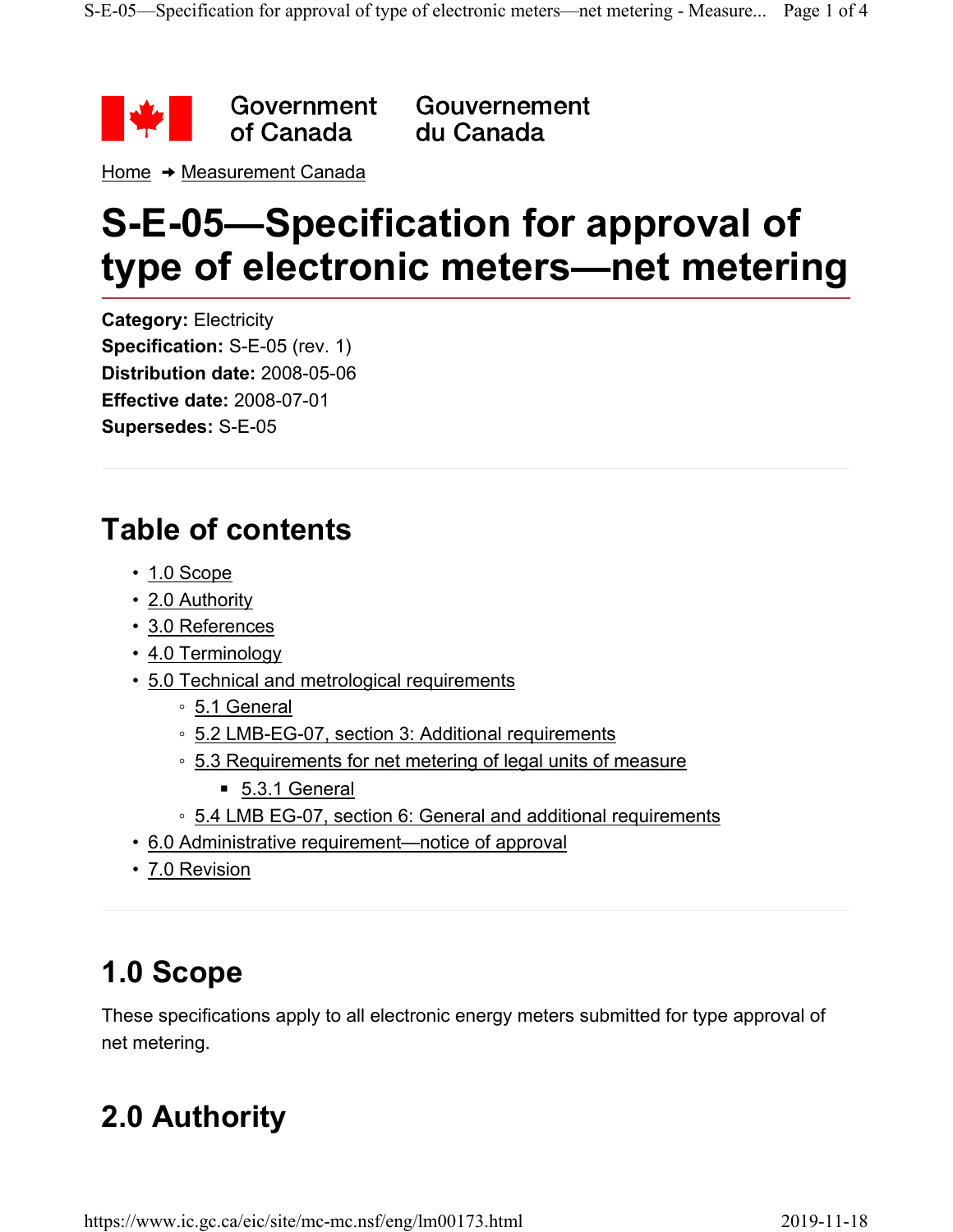These specifications are issued under the authority of section 12 of the Electricity and Gas Inspection Regulations.

## **3.0 References**

**3.1** Electricity and Gas Inspection Act (R.S. 1985, c. E-4), s. 28(1).

**3.2** Electricity and Gas Inspection Regulations (SOR/86-131), s. 13, 14.

**3.3** Measurement Canada, LMB-EG-07 (1986): Specification for the Approval of Type of Electricity Meters, Instrument Transformers and Auxiliary Devices.

**3.4** Bulletin E-20, Test Provision for Electronic Meters

## **4.0 Terminology**

#### **Bi-directional Meter**

A bi-directional meter is a meter that has the capacity to meter delivered energy or received energy and to record them in separate registers.

#### **Delivered Energy**

Delivered energy is the energy measured when current flows through the meter from the electricity grid to the load.

#### **Net Metering**

Net metering is the ability to measure delivered and received energy and to register the difference (net) between the two. If received energy exceeds delivered energy the net value is negative. If delivered energy exceeds received energy the net value is positive.

#### **Net Meter**

A net meter is a meter that is used to perform net metering.

#### **Net Register**

A net register is a register, which records the difference (net) between the value of the delivered and of the received energy quantities measured by the meter.

#### **Received Energy**

Received energy is the energy measured when current flows through the meter from the load side of the service back to the electricity grid.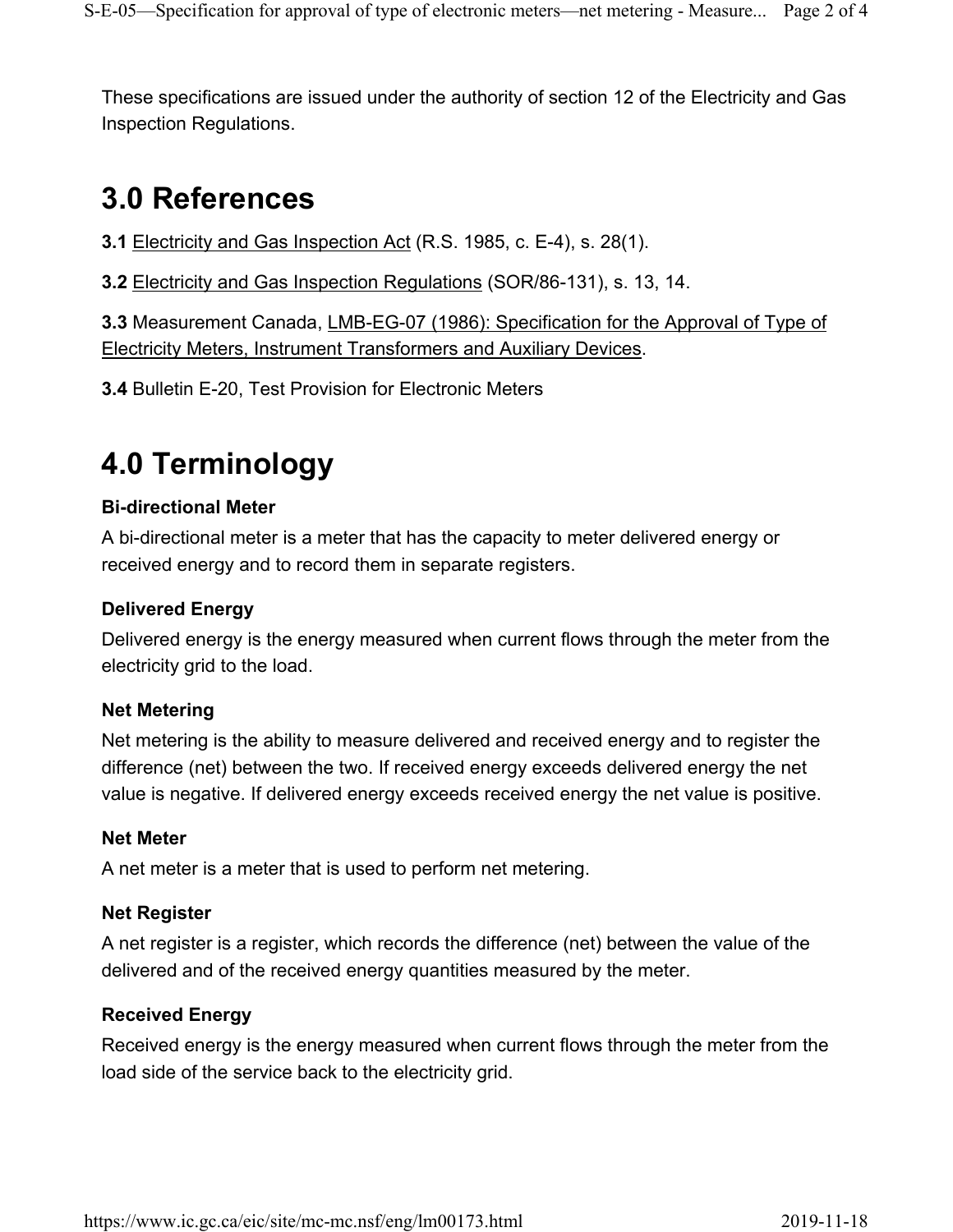# **5.0 Technical and metrological requirements**

### **5.1 General**

**5.1.1** Electronic energy meters capable of net metering shall comply will all of the applicable requirements of LMB-EG-07, and the additional requirements contained in this specification.

**5.1.2** Performance requirements of LMB-EG-07 are applicable in both forward and reverse directions for net metering.

**5.1.3** Electronic meters which sum the total registration of the delivered plus received energy quantities shall not be assessed by Measurement Canada or be deemed to be an approved billing function.

### **5.2 LMB-EG-07, section 3: Additional requirements**

**5.2.1** Meters approved for net metering shall have a register which increments energy accumulation positively when the energy flow is in a positive direction (delivered energy), and shall also decrement the same register when the direction of energy flow is in a negative direction (received energy).

**5.2.2** Where registration is decrementing down to a zero value and the energy flow is in the negative direction, the meter register shall continue to register down to zero and continue decrementing from the meters full count value (99999 for a meter with the minimum five digit display).

**5.2.3** For net metering, the direction of energy flow shall indicate when energy is being received or delivered.

### **5.3 Requirements for net metering of legal units of measure**

#### **5.3.1 General**

**5.3.1.1** Net metering of voltampere hours is not permitted.

**5.3.1.2** The following are the phasing relationships that shall be used for establishing the direction of flow for watthours and varhours:

a. Watthours delivered: Phase angle between voltage and current is between 0° and 90° (quadrant I), and between 270° and 360° (quadrant IV).